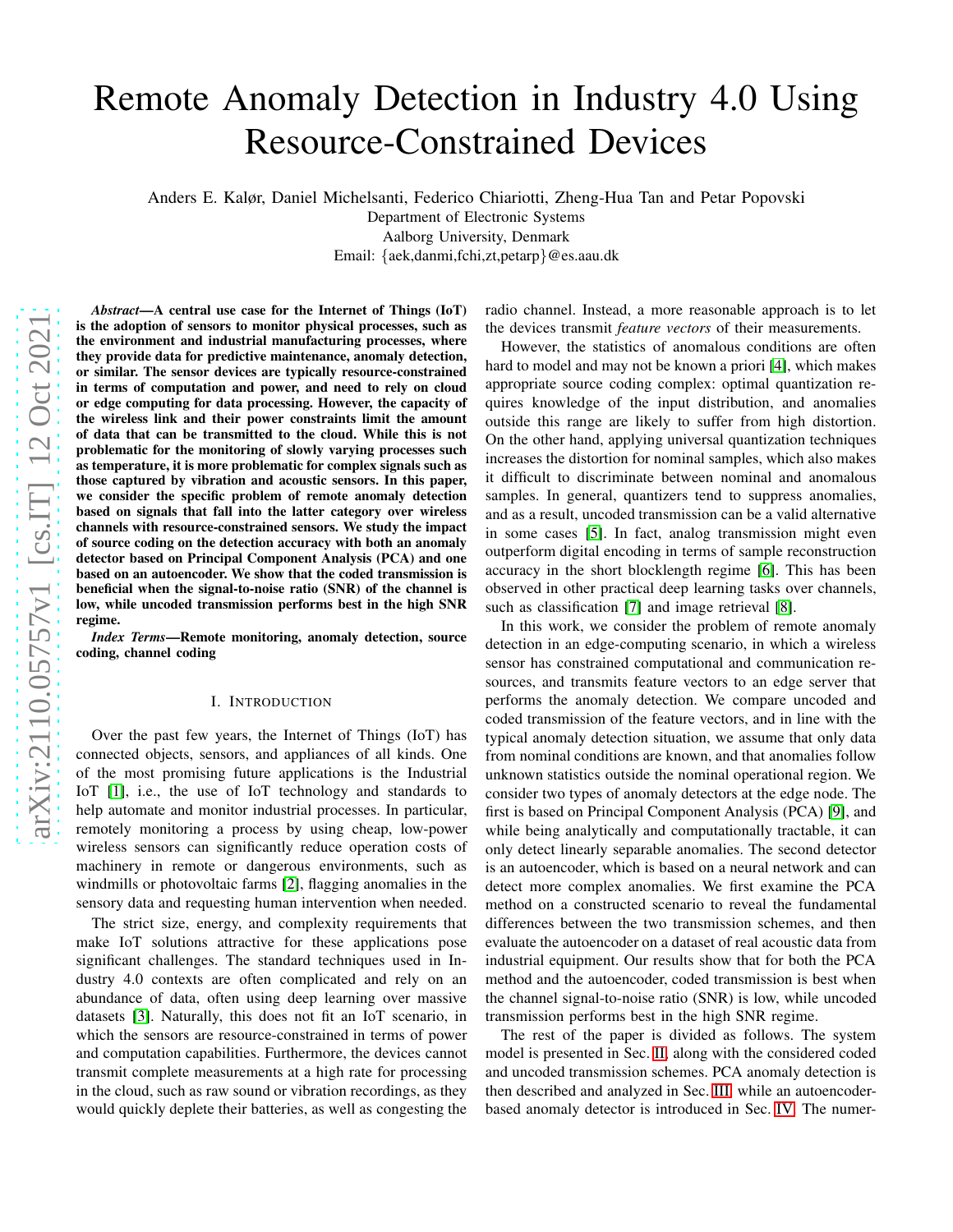<span id="page-1-0"></span>ical results for both the PCA and autoencoder methods are shown in Sec. [V,](#page-3-1) and finally Sec. [VI](#page-4-9) concludes the paper.

## II. SYSTEM MODEL

We consider an edge-computing scenario comprising a single device, which has a wireless connection to a base station equipped with an edge server. While the device is resource-constrained and can only do a limited computation, the edge server is assumed to be unconstrained. Based on a sensor observation, the device constructs a sample  $\mathbf{x} \in \mathbb{R}^N$ , also referred to as a feature vector, which either belongs to the class of nominal observations, or to the alternative class of anomalous observations. Without loss of generality, we shall assume that the sample vector is normalized, i.e.  $(1/N)\mathbb{E}[\|\mathbf{x}\|^2] = 1$  where  $\|\cdot\|$  is the  $\ell_2$  norm. Due to the resource constraints of the device, the classification is assumed to take place at the edge server, and thus the device needs to transmit the sample before it can be classified.

In line with existing literature on anomaly detection, we will assume that the statistics are known only for nominal samples and not anomalies. Such statistics are typically gathered from a dataset assumed to include only nominal samples. Furthermore, we will restrict our focus to residual based anomaly detectors, where x is determined based on the *reconstruction error*  $\|\hat{\mathbf{x}} - \mathbf{x}\|$ , where  $\hat{\mathbf{x}} = g^{-1}(g(\mathbf{x}))$  is the reconstruction of x after applying some transformation. The intrinsic assumption is that by properly choosing  $q(\mathbf{x})$ , the residual for a nominal sample is small but large for an anomalous sample. In particular, x is declared an outlier if the magnitude of the residual exceeds a given threshold  $\delta$ 

$$
\|\hat{\mathbf{x}} - \mathbf{x}\|^2 > \delta^2,\tag{1}
$$

and otherwise the sample is assumed to be nominal, see e.g., [\[9\]](#page-4-8)–[\[11\]](#page-4-10). Note that  $\delta$  controls the trade-off between sensitivity and the false positive probability. To characterize the performance of a detector, we define the accuracy for a dataset with  $P$  positive and  $N$  negative samples as

$$
\text{acc} = \sup_{\delta} \frac{P \Pr(\text{TP}|\delta) + N(1 - \Pr(\text{FP}|\delta))}{P + N}, \tag{2}
$$

where  $Pr(TP|\delta)$  and  $Pr(FP|\delta)$  are the true positive and false positive probabilities, respectively.

In this initial paper, we restrict ourselves to considering the additive White Gaussian Noise (AWGN) channel, which is instructive to compare the coded and uncoded transmission strategies. Prior to transmission, the device encodes the sample to D symbols using the encoder  $f : \mathbb{R}^N \to \mathbb{R}^D$ . Throughout the paper we will assume that  $D \geq N$ . Denoting the encoded sample by  $\bar{\mathbf{x}} = f(\mathbf{x})$ , which is assumed to be normalized with respect to the symbol power,  $(1/D)\mathbb{E}[\|\bar{\mathbf{x}}\|^2] = 1$ , the signal received at the receiver is

$$
y = \bar{x} + z,\tag{3}
$$

where  $z \sim \mathcal{N}(0, \Gamma^{-1}I)$  is additive white Gaussian noise. The signal-to-noise ratio (SNR) is then equal to  $\Gamma$ . We shall denote the decoded feature vector by  $x' = \overline{f}^{-1}(y)$ , and note that this channel can be seen as a stationary instance of a block-fading channel where the noise power is determined by the amount of fading. We consider both coded and uncoded transmission strategies as outlined next.

### *A. Coded transmission*

With the coded transmission strategy, the device first quantizes its sample with a given rate (i.e. to a given number of bits), and then transmits the quantized sample over the channel. We assume that the device uses a capacity-achieving channel code so that the transmission rate is  $C = (1/2) \log_2(1+\Gamma)$ measured in bits per (real) symbol. We note that this reflects an idealized scenario and thus is an upper bound on what can be achieved in practice where channel estimation, etc. is needed. Under this assumption, the total number of bits that the device has available to represent the sample is  $B = CD$  bits.

Because of resource constraints, we assume that the device employs scalar quantizers for each entry in the sample vector designed to minimize the expected squared error distortion of the nominal samples (since only these are known). The quantizers are designed in two steps. First, the  $B$  bits are allocated to the individual entries in the sample based on their expected distortion by iteratively allocating one bit to the entry with the highest expected distortion (see e.g. [\[12\]](#page-4-11) for a discussion on this greedy approach). For simplicity, we assume that the entries in the sample vector are Gaussian so that the expected distortion of the *i*-th entry is given by  $\sigma_i^2 2^{-2b_i}$ , where  $\sigma_i^2$  is the variance of the entry and  $b_i$  is the number of allocated bits. After this procedure we have  $\sum_{i=1}^{N} b_i = B$ . In the second step, the individual quantizers for each sample entry are designed using Lloyd's algorithm [\[13\]](#page-4-12), such that  $2^{b_i}$ quantization points are allocated to entry  $i$ . To encode a sample vector, the device simply picks, for each entry  $i$  in the vector, the quantization point from the set of  $2^{b_i}$  points that is closest to entry  $i$  in the sample vector.

### *B. Uncoded transmission*

In the uncoded transmission scheme, the device transmits the sample vector using uncoded analog (real) symbols. Since there is no need for source and channel coding, this scheme has the advantage of simplifying the transmitter device. Note that the analog symbols can be concatenated with a coded fragment, e.g. a header to allow for metadata, device addressing, etc., but this part is not important for this paper. To match the number of available symbols  $D$ , the transmitter spreads the signal using a matrix  $\mathbf{Q} \in \mathbb{R}^{D \times N}$  satisfying  $\mathbf{Q}^T \mathbf{Q} = \mathbf{I}$ , i.e. the encoder and decoder are  $f(\mathbf{x}) = \mathbf{Q}\mathbf{x}$  and  $f^{-1}(\mathbf{y}) = \mathbf{Q}^T\mathbf{y}$ , respectively. When the sample is transmitted uncoded, the received signal can be written as

$$
\mathbf{x}' = \mathbf{x} + \mathbf{w},\tag{4}
$$

<span id="page-1-1"></span>where  $\mathbf{w} \sim \mathcal{N}\left(\mathbf{0}, \frac{N\Gamma^{-1}}{D}\right)$  $\frac{\Gamma^{-1}}{D}$ **I**).

# III. PCA BASED ANOMALY DETECTION

In this section, we study a PCA based anomaly detector to gain insight into the impact of the channel on the detection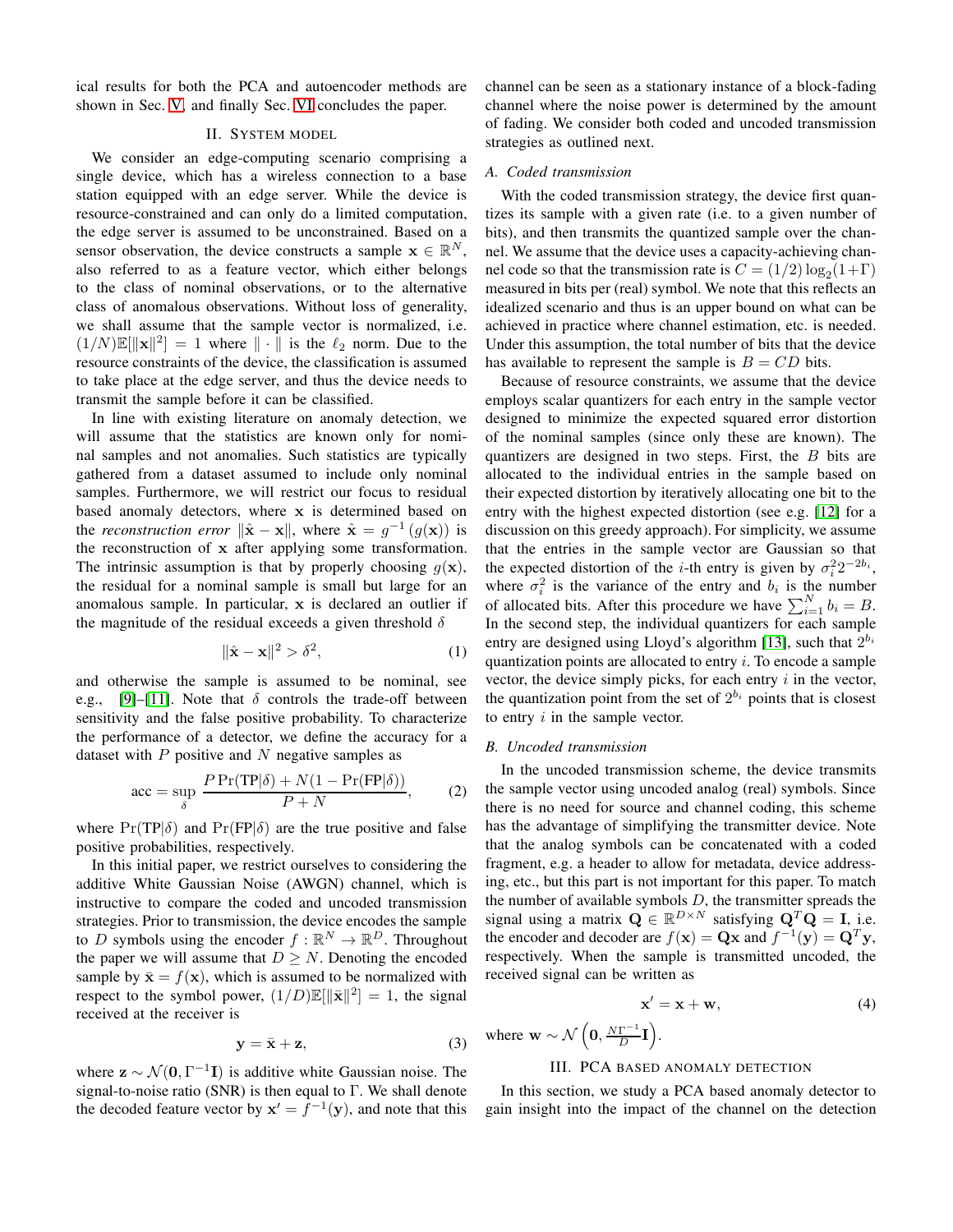accuracy. We first introduce the PCA subspace method, and then quantify the false positive and true positive probabilities for a given threshold  $\delta$ . Due to the difficulties associated with modelling the quantization effects for low rates (which are our main interest), we limit our analysis to the case of uncoded transmissions, and note that this also includes the case without a channel as the special case with  $\Gamma^{-1} = 0$ . The performance of the coded transmission scheme with quantization effects will be evaluated using Monte Carlo simulations. Although the PCA subspace method is general, to ease exposition and to keep the analysis tractable, we will assume that the nominal samples follow a Gaussian distribution with zero mean, i.e.  $\mathbf{x} \sim \mathcal{N}(\mathbf{0}, \Sigma)$  where tr $(\Sigma) = N$  to satisfy the normalization assumption. We will denote the eigenvalues of  $\Sigma$  corresponding to the normalized eigenvectors by  $\hat{\sigma}_1 \geq \hat{\sigma}_2 \geq \ldots \geq \hat{\sigma}_N$ .

## *A. PCA subspace method*

The PCA subspace method has been applied successfully to many practical problems, see e.g. [\[9\]](#page-4-8), and while more sophisticated non-linear methods for anomaly detection exist, such as kernel methods and deep autoencoders [\[14\]](#page-4-13), [\[15\]](#page-4-14), these methods are typically difficult to analyze and share many similarities with the PCA method.

We assume that the received (decoded) samples x' have zero mean and covariance matrix  $\Sigma'$ , but in general the distribution does not have to be Gaussian. This assumption is valid both for the coded and uncoded policies—in particular, in the uncoded case  $\Sigma' = \Sigma + (N/D)\Gamma^{-1}\mathbf{I}$ . Let  $\mathbf{V}\mathbf{\Lambda}\mathbf{V}^T = \Sigma'$  be the eigendecomposition of  $\Sigma'$  with normalized eigenvectors ordered by the eigenvalues  $\lambda_1 \geq \lambda_2 \geq \ldots \geq \lambda_N$ , and denote by  $\hat{\mathbf{V}} \in \mathbb{R}^{N \times K}$  the matrix composed by the K eigenvectors of  $\Sigma$  with the largest eigenvalues. The PCA subspace method decomposes a sample  $x'$  (which is either nominal or anomalous) into two components

$$
\mathbf{x}' = \hat{\mathbf{x}} + \tilde{\mathbf{x}},\tag{5}
$$

where  $\hat{x}$  and  $\tilde{x}$  are referred to as the *modeled* and *residual* components, respectively. The modeled component is the projection of  $x'$  onto the subspace spanned by  $\hat{V}$ , i.e.  $\hat{\mathbf{x}} = \hat{\mathbf{V}} \hat{\mathbf{V}}^T \mathbf{x}'$ , and  $\tilde{\mathbf{x}} = (\mathbf{I} - \hat{\mathbf{V}} \hat{\mathbf{V}}^T) \mathbf{x}' = \tilde{\mathbf{P}} \mathbf{x}'$ . As with other residual based anomaly detectors, the assumption is that, provided that a sufficient number of eigenvectors are included in V, the residual vector  $\tilde{x}$  is going to be small in magnitude when  $x'$  follows the assumed model, but large when  $x'$  is anomalous.

#### *B. False positive probability*

False positives occur when a nominal sample  $x'_0$  exceeds the detection threshold  $\delta$ . We are interested in characterizing

$$
\Pr(\text{FP}|\delta) = \Pr(\|\tilde{\mathbf{x}}_0'\| > \delta). \tag{6}
$$

As mentioned, we restrict our analysis to the uncoded case where  $\mathbf{x}'_0 \sim \mathcal{N}(\mathbf{0}, \Sigma')$  and  $\Sigma' = \Sigma + (N/D)\Gamma^{-1}\mathbf{I}$ . In this case, the residual vector  $\tilde{\mathbf{x}}'_0 = \tilde{\mathbf{P}} \mathbf{x}'_0$  is also Gaussian with zero mean and covariance matrix  $\tilde{\Sigma}' = \tilde{P} \Sigma' \tilde{P}^T$ . It can be shown that  $\|\tilde{\mathbf{x}}_0'\|^2$  is distributed as

$$
\|\tilde{\mathbf{x}}_0'\|^2 \sim \sum_{i=K+1}^N \lambda_i Z_i^2,\tag{7}
$$

where  $\lambda_i$  is the *i*-th largest eigenvalue of  $\Sigma'$  and  $Z_i$  are i.i.d. standard Gaussian random variables [\[10\]](#page-4-15). To make the impact of the additive noise more explicit, the expression can also be written using the eigenvalues of  $\Sigma$  by noticing that  $\lambda_i =$  $\hat{\sigma}_i + (N/D)\Gamma^{-1}$  where  $\hat{\sigma}_i$  is the *i*-th largest eigenvalue of  $\Sigma$ . The distribution of the squared magnitude of the residual  $\|\tilde{\mathbf{x}}_0'\|^2$  can then be approximated by the quantity

$$
c(\|\tilde{\mathbf{x}}_0'\|^2) = \frac{\theta_1\left(\left(\|\tilde{\mathbf{x}}_0'\|^2/\theta_1\right)^{h_0} - 1 - \theta_2 h_0 (h_0 - 1)/\theta_1^2\right)}{\sqrt{2\theta_2 h_0^2}},
$$
(8)

which follows a standard Gaussian distribution where  $\theta_j =$  $\sum_{i=K+1}^{N} (\hat{\sigma}_i + (N/D)\Gamma^{-1})^j$  and  $h_0 = 1 - 2\theta_1\theta_3/(3\theta_2^2)$  [\[10\]](#page-4-15). Thus, to compute the false positive rate, we can evaluate

$$
\Pr(\|\tilde{\mathbf{x}}_0'\| > \delta) \approx 1 - \Phi(c(\delta^2)),\tag{9}
$$

where  $\Phi(\cdot)$  is the cumulative distribution function of a standard Gaussian distribution.

### *C. True positive probability*

To derive the true positive probability, let us assume that an anomaly is reflected as an additive term in the sample  $x_f = \sqrt{\eta}x_0 + f$ , where  $x_0$  represents a sample under nominal conditions and  $\eta = 1 - (1/N) ||\mathbf{f}||^2$  is introduced to have  $(1/N)\mathbb{E}[\|\mathbf{x_f}\|^2] = 1$  (assuming  $\|\mathbf{f}\|^2 \leq N$ ). After being transmitted over the noisy channel, the received sample  $x'_f = x_f + w$  is Gaussian with mean f and covariance  $\mathbf{\Sigma}' = \eta \mathbf{\Sigma} + (N/D)\Gamma^{-1}\mathbf{I}$ . The residual vector of the anomalous sample can be written

$$
\tilde{\mathbf{x}}_{\mathbf{f}}' = \tilde{\mathbf{P}} \mathbf{x}_{\mathbf{f}}' = \tilde{\mathbf{x}}_0' + \tilde{\mathbf{f}},\tag{10}
$$

where  $\tilde{\mathbf{x}}'_0 = \tilde{\mathbf{P}}(\sqrt{\eta}\mathbf{x}_0 + \mathbf{w})$  and  $\tilde{\mathbf{f}} = \tilde{\mathbf{P}}\mathbf{f}$ . We define the true positive probability as

$$
\Pr(\text{TP}|\delta) = \Pr(\|\tilde{\mathbf{x}}_{\mathbf{f}}'\| > \delta). \tag{11}
$$

In order for an anomaly f to be detectable by the PCA method, it must leave a nonzero residual, i.e.  $f \neq 0$  (f must not be in the null space of  $P$ ). Furthermore,  $f$  must leave a sufficiently large residual so that  $\|\tilde{\mathbf{x}}'_f\| > \delta$ . Due to these conditions, the false positive probability generally depends on the anomaly vector distribution. In this work, we will restrict the analysis to the conditional false positive probability given an anomaly vector **f**, i.e.  $Pr(||\tilde{\mathbf{x}}'_f|| > \delta|\mathbf{f})$ . The marginal false positive probability can be obtained by averaging the conditional distribution over any distribution of the anomaly vectors.

Because we condition on  $f$ , and thus  $\tilde{f}$  is deterministic, the residual vector is distributed as  $\tilde{\mathbf{x}}_f \sim \mathcal{N}(\tilde{\mathbf{f}}, \tilde{\boldsymbol{\Sigma}}')$  where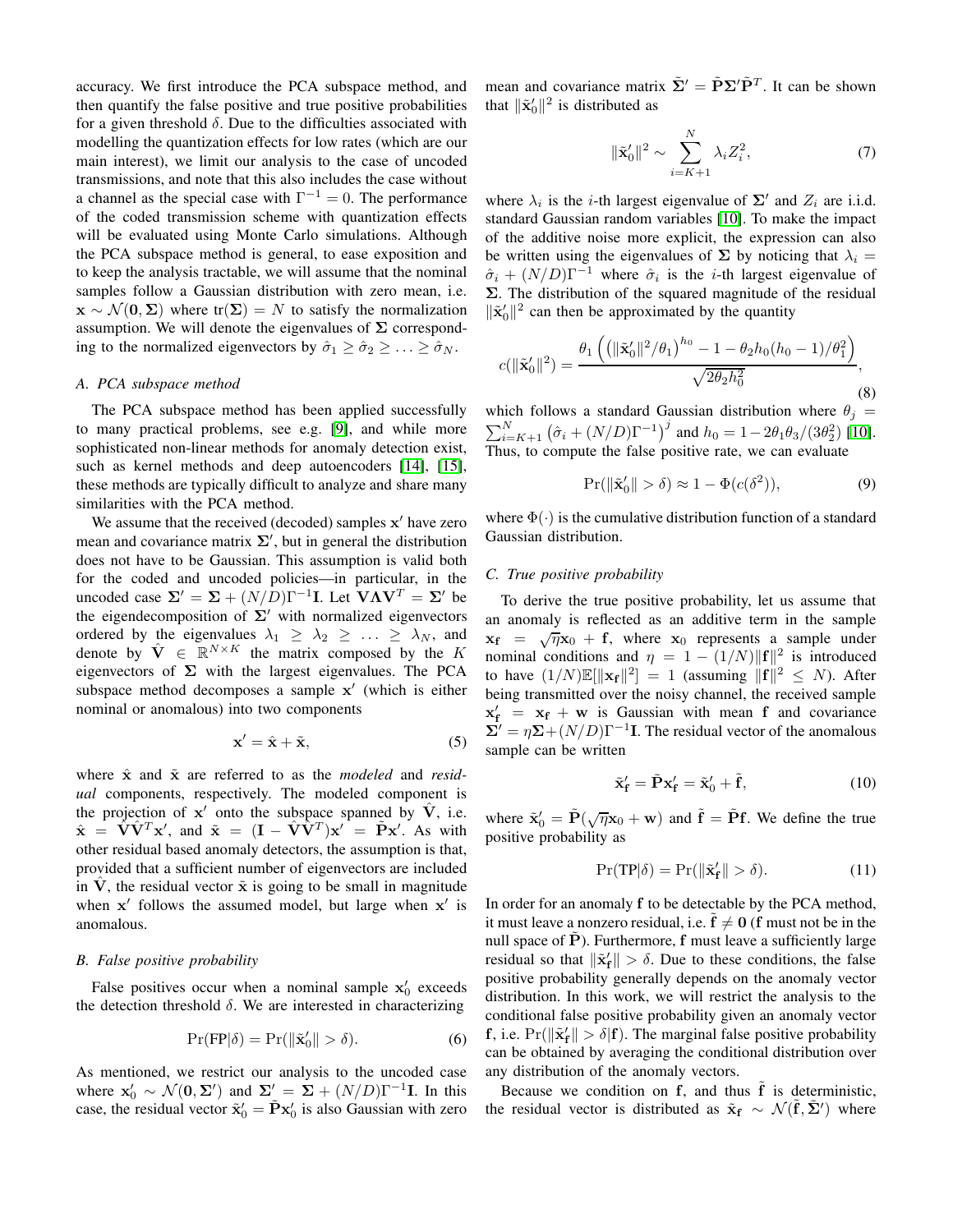$\tilde{\Sigma}' = \tilde{P} \Sigma' \tilde{P}^T$ . By generalizing the result from [\[10\]](#page-4-15) to the case with non-zero mean we obtain

$$
\|\tilde{\mathbf{x}}_{\mathbf{f}}\|^2 \sim \sum_{i=K+1}^N \lambda_i (Z_i + t_i)^2, \tag{12}
$$

where  $t_i$  is the *i*-th entry of  $\mathbf{t} = \mathbf{V}^T(\eta \mathbf{\Sigma} + (N/D)\Gamma^{-1})^{-1/2}\tilde{\mathbf{f}},$ see e.g. [\[16\]](#page-4-16). This distribution can be approximated like before as

$$
\Pr(\|\tilde{\mathbf{x}}_{\mathbf{f}}'\| > \delta | \mathbf{f}) \approx 1 - \Phi(c(\delta^2)),\tag{13}
$$

where  $\theta_j$  are computed as [\[17\]](#page-4-17)

$$
\theta_j = \sum_{i=K+1}^{N} \lambda_i^j (1 + j t_i^2).
$$
 (14)

<span id="page-3-0"></span>Here we may again exploit that  $\lambda_i = (\eta \hat{\sigma}_i + (N/D)\Gamma^{-1})$  to write the expression in terms of the eigenvalues of  $\Sigma$ .

## IV. AUTOENCODER BASED ANOMALY DETECTION

The main limitation of the PCA based method is that it requires anomalous samples to be linearly separable from the nominal ones. A more sophisticated alternative is to use an autoencoder, which is an artificial neural network that learns a compact representation of the input. Specifically, an autoencoder is typically composed of a set of encoder layers and a set of decoder layers, separated by a low-dimensional bottleneck layer, see e.g. [\[15\]](#page-4-14). The network is then trained to minimize the reconstruction loss between the input and the output given as

$$
J(\phi) = \|\mathbf{x}' - h(\mathbf{x}'|\phi)\|^2, \tag{15}
$$

where x' is the decoded input feature vector at the receiver,  $h(\mathbf{x}'|\phi)$  denotes the output of the autoencoder and  $\phi$  indicates the autoencoder parameters. Similar to the PCA method, the reconstruction error of the autoencoder can be used for anomaly detection by assuming that anomalous samples produce large reconstruction errors. However, contrary to the PCA the autoencoder is not limited to detecting linear anomalies in the samples. This flexibility comes at the cost of being more difficult to analyze, and thus we only consider a numerical evaluation of the autoencoder based method.

## V. NUMERICAL RESULTS

## <span id="page-3-1"></span>*A. PCA results*

We first evaluate the two transmission schemes for the PCA method on a constructed scenario that matches the assumptions of the analysis. Specifically, we assume that nominal samples are Gaussian with zero mean and covariance matrix  $\Sigma$ . Because the PCA is independent to orthonormal transformations of the eigenvectors, the results only depend on the eigenvalues of  $\Sigma$  under the constraints that  $\Sigma$  has full rank and  $tr(\Sigma) = \sum_{n=1}^{N} \hat{\sigma}_n = N$ . We consider case where the eigenvalues of  $\Sigma$  are given as  $\hat{\sigma}_1 = 50\beta, \hat{\sigma}_2 = 40\beta, \hat{\sigma}_3 =$  $30\beta, \hat{\sigma}_4 = 20\beta, \hat{\sigma}_5 = 10\beta, \hat{\sigma}_5 = \ldots = \hat{\sigma}_N = \beta$ , where  $\beta = 1/(50 + 40 + 30 + 20 + 10 + N - 5)$  is to ensure that the eigenvalues sum to N. We study the case with  $N = 128$ , and

<span id="page-3-2"></span>

Fig. 1: Accuracy of the PCA subspace method with digital and analog transmission. The dashed horizontal lines indicate the channel-free accuracy.

because the choice of eigenvectors represents a scenario with five dominant principal components we pick  $K = 5$ . The fault vectors f are drawn uniformly from the N-sphere of various radii  $\|\mathbf{f}\|^2$ .

The results are shown in Fig. [1.](#page-3-2) As can be seen, the accuracy is highest for the coded transmission at low SNRs, while the uncoded transmission scheme provides higher accuracy once the SNR exceeds a given threshold around 0 dB. This indicates that for low SNRs, the additive noise from the uncoded scheme is dominant and makes it impossible to detect the faults. On the other hand, despite only transmitting few coarse features, the fact that the features only are affected by quantization noise makes the accuracy of the uncoded scheme higher at low SNRs.

## *B. Autoencoder results*

To study the impact of feature coding in the more complex autoencoder setting, we consider the baseline autoencoder model proposed for the MIMII dataset in [\[11\]](#page-4-10). The MIMII dataset contains a collection of nominal and anomalous sounds of valves, pumps, fans, and slide rails from a factory environments. In particular, the sounds were recorded as 16-bit audio signals at 16 kHz with an eight-channel circular microphone array placed 50 cm away from the target machine (10 cm for valves). Besides the machine sounds, background noise signals from real factories were recorded with the same equipment and mixed with the recordings of the machine at three SNRs  $(-6)$  $dB$ ,  $0$   $dB$ , and  $6$   $dB$ ).

In this work, we conduct experiments using only recordings from a single microphone. The recordings are used to construct feature vectors, which are the concatenation of five consecutive log-mel spectrogram frames, as further outlined in [\[11\]](#page-4-10). As with other reconstruction based methods, the anomaly detection is performed by thresholding the reconstruction error. The autoencoder consists of six fully-connected layers of size 64,